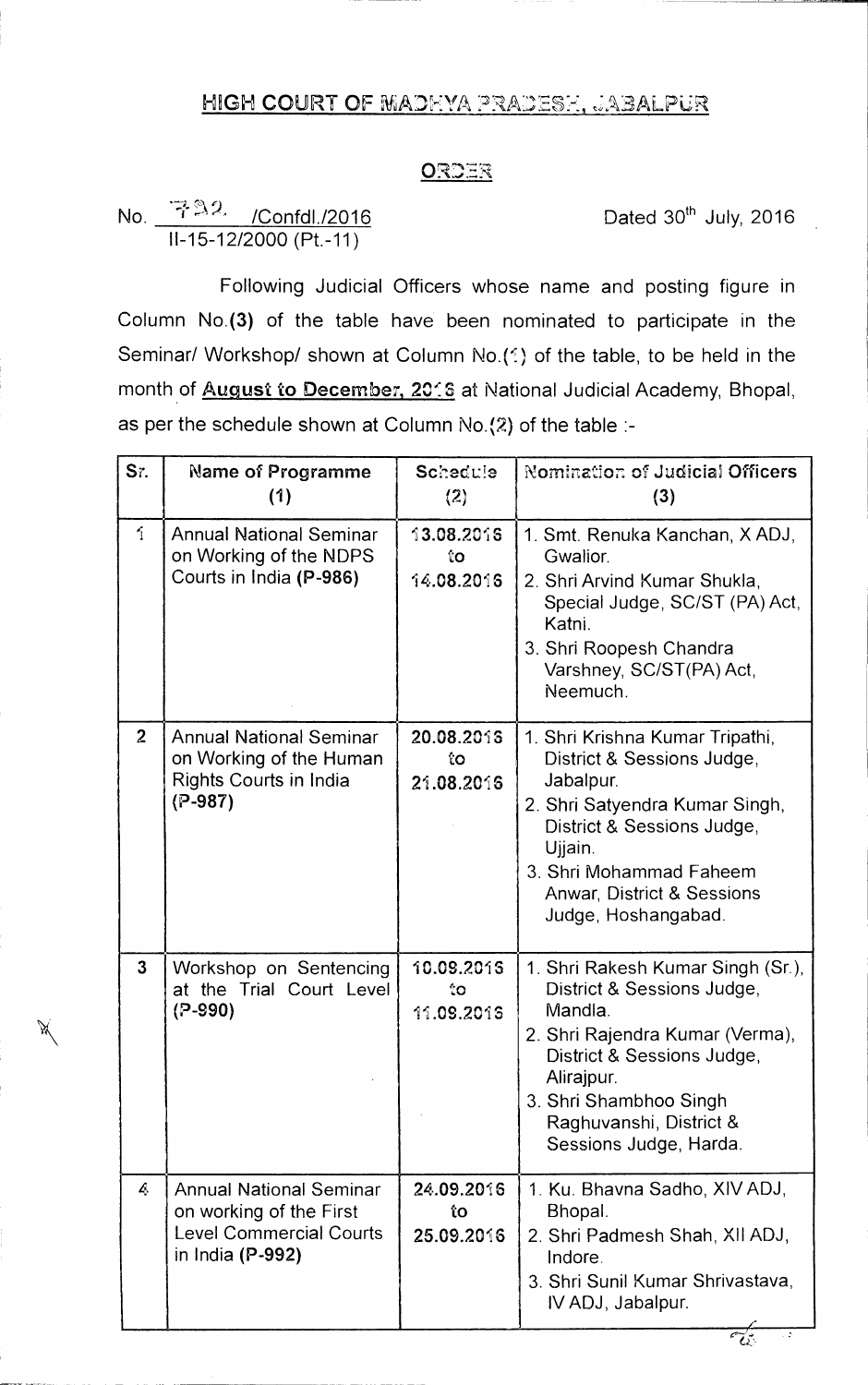| $\mathbf{5}$   | <b>Workshop on Court</b><br>Administration,<br><b>Management of Resources</b><br>and ICT Tools Usage at the<br>District Level. (P-997) | 29.10.2016<br>îО<br>30.10.2016 | 1. Shri Rajendra Kumar<br>Shrivastava (Jr.), District &<br>Sessions Judge, Rewa.<br>2. Shri Rajendra Prasad Sharma<br>(Sr.) District & Sessions Judge,<br>Mandsaur.<br>3. Shri Rajesh Gupta, District &<br>Sessions Judge, Neemuch. |
|----------------|----------------------------------------------------------------------------------------------------------------------------------------|--------------------------------|-------------------------------------------------------------------------------------------------------------------------------------------------------------------------------------------------------------------------------------|
| S.             | <b>Annual National Seminar</b><br>on working of the Family<br>Courts in India (P-1000)                                                 | 12.11.2016<br>îо<br>13.11.2015 | 1. Shri Mohd. Yusuf Mansuri,<br>Principal Judge, Family Court,<br>Sehore.<br>2. Shri Prem Narayan Singh,<br>Principal Judge, Family Court,<br>Rewa.<br>3. Shri Gunwant Singh Saluja,<br>Principal Judge, Family Court,<br>Gwalior.  |
| $\overline{7}$ | <b>Workshop on Applicability</b><br>of ADR Techniques to<br>Reduce Pendency in<br>Courts (P-1002)                                      | 26.11.2015<br>îΟ<br>27.11.2016 | 1. Shri Braj Kishore Shrivastava,<br>District & Sessions Judge,<br>Shivpuri.<br>2. Shri Vishnu Pratap Singh<br>Chouhan, District & Sessions<br>Judge, Sidhi.<br>3. Smt. Sarita Singh, District &<br>Sessions Judge, Dewas.          |
| 8              | <b>Annual National Seminar</b><br>on working of the Special<br><b>Courts Established under</b><br>the SC/ST (POA) Act.<br>$(P-1003)$   | 03.12.2015<br>ÎО<br>04.12.2015 | 1. Shri Prabhat Kumar Mishra,<br>Special Judge SC/ST (PA) Act.,<br>Chhindwara.<br>2. Shri Pradeep Kumar Vyas,<br>Special Judge SC/ST (PA) Act.,<br>Ujjain.<br>3. Ku. Shobha Porwal, Special<br>Judge SC/ST (PA) Act.,<br>Gwalior.   |

## BY ORDER

 $\ell$  $\tau$ *ille* (MAXOHAR MAMTANI) v111-EC--:57:1Ari GENERAL Endt. No. 793 /Confdl./2016 Dated 30<sup>th</sup> July, 2016

11-15-12/2000 (Pt.-11)

Copy forwarded to:-

- 1. The Principal Secretary, Government of M.P., Law & Legislative Affairs Department, Vindhyachal Bhawan, Bhopal for information.
- 2.
	- 1 Shri Krishna Kumar Tripathi, District & Sessions Judge, Jabalpur.
	- 2 Shri Braj Kishore Shrivastava, District & Sessions Judge, Shivpuri.
	- 3 Shri Rajendra Kumar Shrivastava (Jr.), District & Sessions Judge, Rewa.
	- 4 Shri Mohammad Faheem Anwar, District & Sessions Judge, Hoshangabad.

2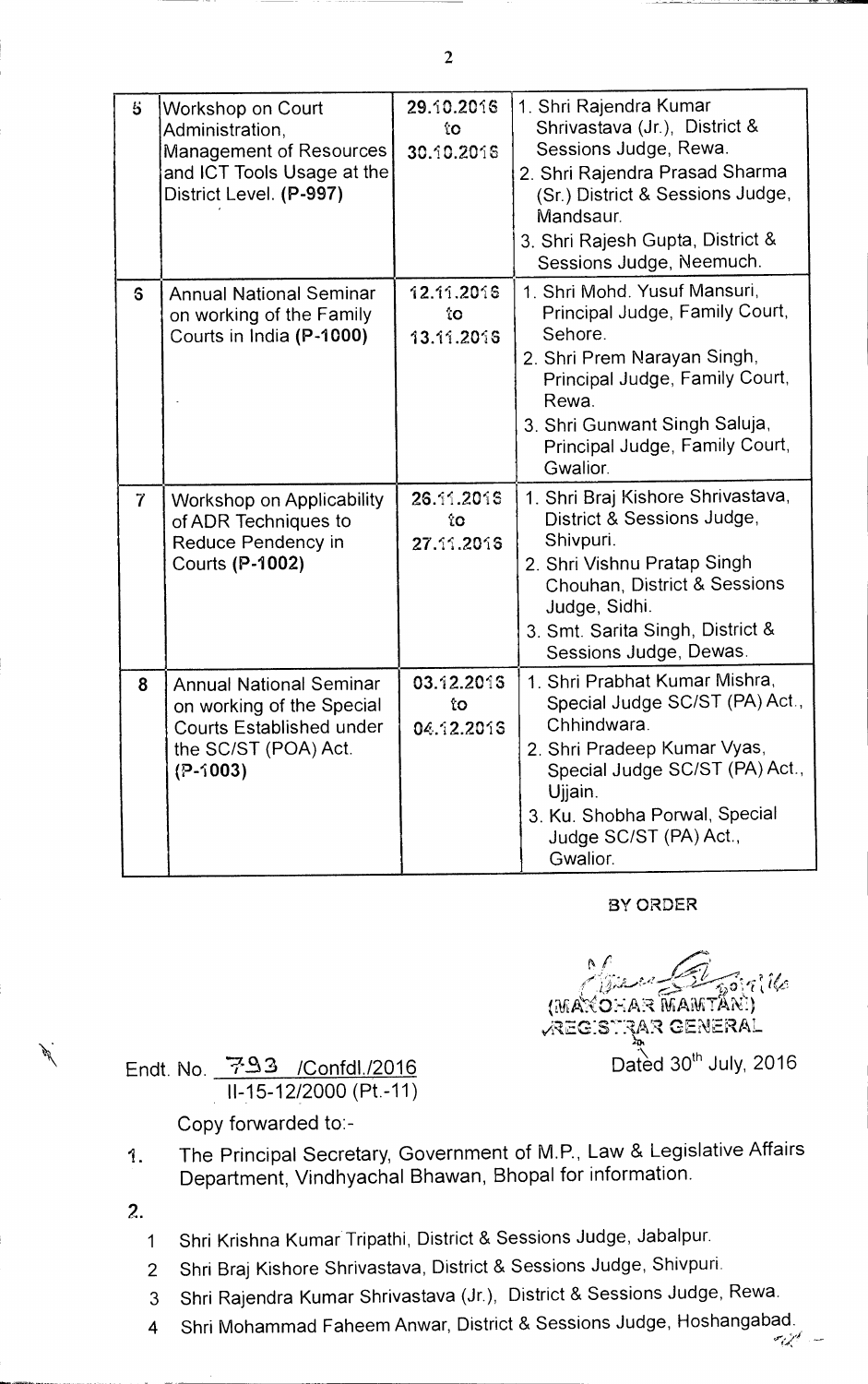- 5 Shri Vishnu Pratap Singh Chouhan, District & Sessions Judge, Sidhi.
- 6 Smt. Santa Singh, District & Sessions Judge, Dewas.
- 7 Shri Rajendra Prasad Sharma (Sr.) District & Sessions Judge, Mandsaur.
- 8 Shri Rajesh Gupta, District & Sessions Judge, Neemuch.
- 9 Shri Rakesh Kumar Singh (Sr.), District & Sessions Judge, Mandla.
- 10 Shri Shambhoo Singh Raghuvanshi, District & Sessions Judge, Harda.
- 11 Shri Satyendra Kumar Singh, District & Sessions Judge, Ujjain.
- 12 Shri Rajendra Kumar (Verma), District & Sessions Judge, Alirajpur.
- 13 Shri Arvind Kumar Shukla, Special Judge, SC/ST (PA) Act, Katni.
- 14 Ku. Shobha Porwal, Special Judge SC/ST (PA) Act., Gwalior.
- 15 Shri Prabhat Kumar Mishra, Special Judge SC/ST (PA) Act., Chhindwara.
- 16 Shri Pradeep Kumar Vyas, Special Judge SC/ST (PA) Act., Ujjain.
- 17 Shri Roopesh Chandra Varshney, SC/ST(PA) Act, Neemuch.
- 18 Shri Prem Narayan Singh, Principal Judge, Family Court, Rewa.
- 19 Shri Gunwant Singh Saluja, Principal Judge, Family Court, Gwalior.
- 20 Smt. Renuka Kanchan, X ADJ, Gwalior.
- 21 Shri Sunil Kumar Shrivastava, IV ADJ, Jabalpur.
- 22 Ku. Bhavna Sadho, XIV ADJ, Bhopal.
- 23 Shri Padmesh Shah, XII ADJ, lndore.
- **3.** 1. Shri Mohd. Yusuf Mansuri, (retired District Judge) Principal Judge, Family Court, Sehore.

The nominated Judicial Officers are directed to attend the training **programmes as per schedule.** 

The nominated Judicial Officers are directed to observe following **instructions:** 

- O To intimate **the Registry after attending the training programme.**
- **O To deposit their dues like lodging, boarding etc. at National.Judicial Academy, Bhopal and claim the same in their T.A. Bills, as per rules. Kind attention is also invited to this Registry D.O. No. 657/Confd1/2008, dated 24.06.2008 in this regard.**
- **O To bring Laptop during the training programme.**
- **O To send comments/suggestions regarding experience of programme to the Director, MPSJA, Jabalpur.**
- **O To arrange Board Diary in such a manner that no case is listed on the dates, on which they are directed to attend this programme. In case, cases have been fixed for the said dates, Summons should not be issued and if Summons is issued, the parties should be informed about the change in dates.**
- o To apprise themselves with the contents of the Joining Instructions available on the *NJA* website www.nja.gov.in and **observe the same**